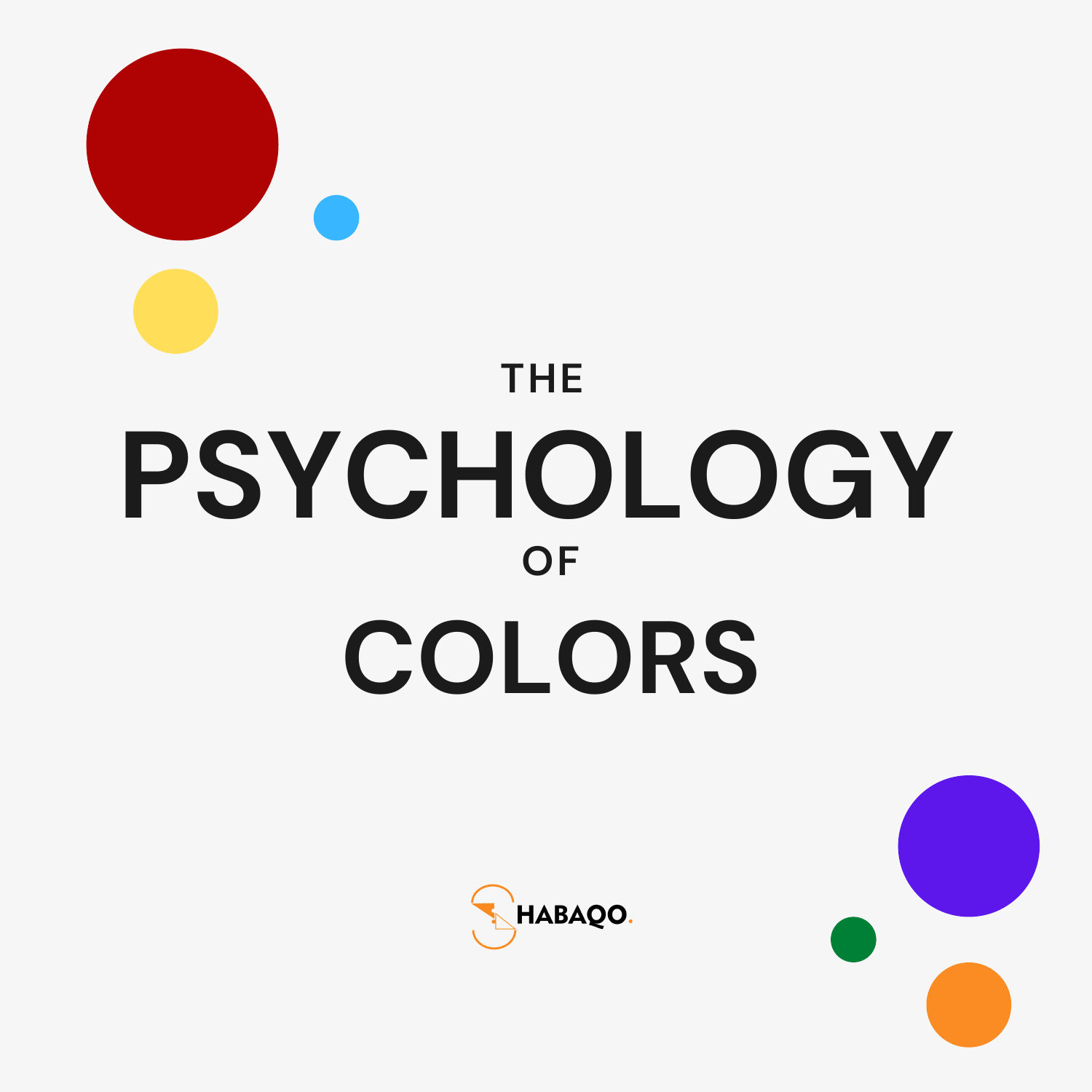### Personality

• Encourage appetite  $\bullet$  Increases passion & Intensity

### Marketing

- $\bullet$  Increase heart rate
- Used by restaurants to stimulate appetite
- Create a sense of urgency

## **R E D**

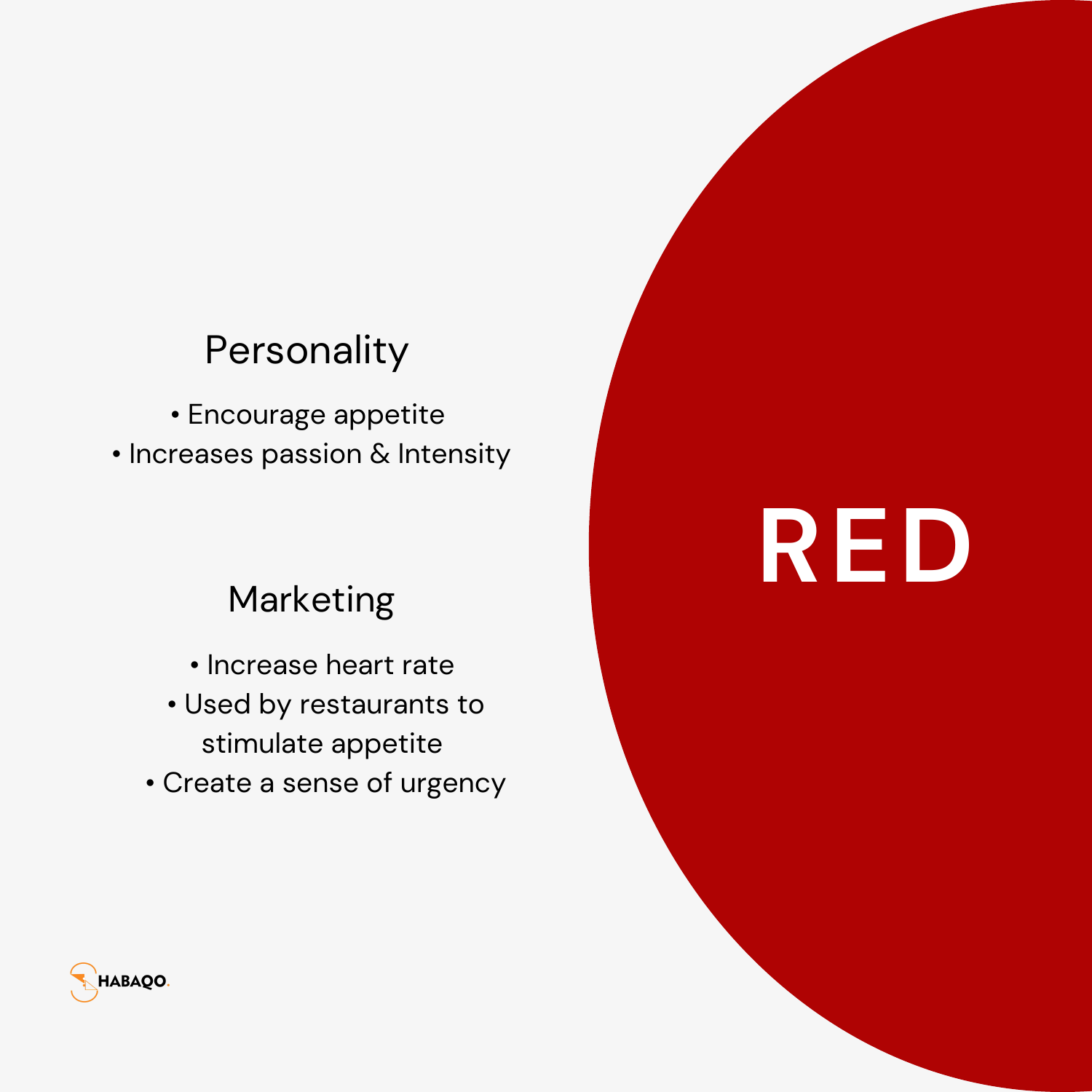### **YELLOW**

### **Personality**

- Increase cheerfulness.
- Stimulate mental process.
- Encourage communication.

### Marketing

- Represent optimism & youth.
	- Used to grab attention.
		- Shows clarity.
	- Used mostly by travel agencies, retail shops.

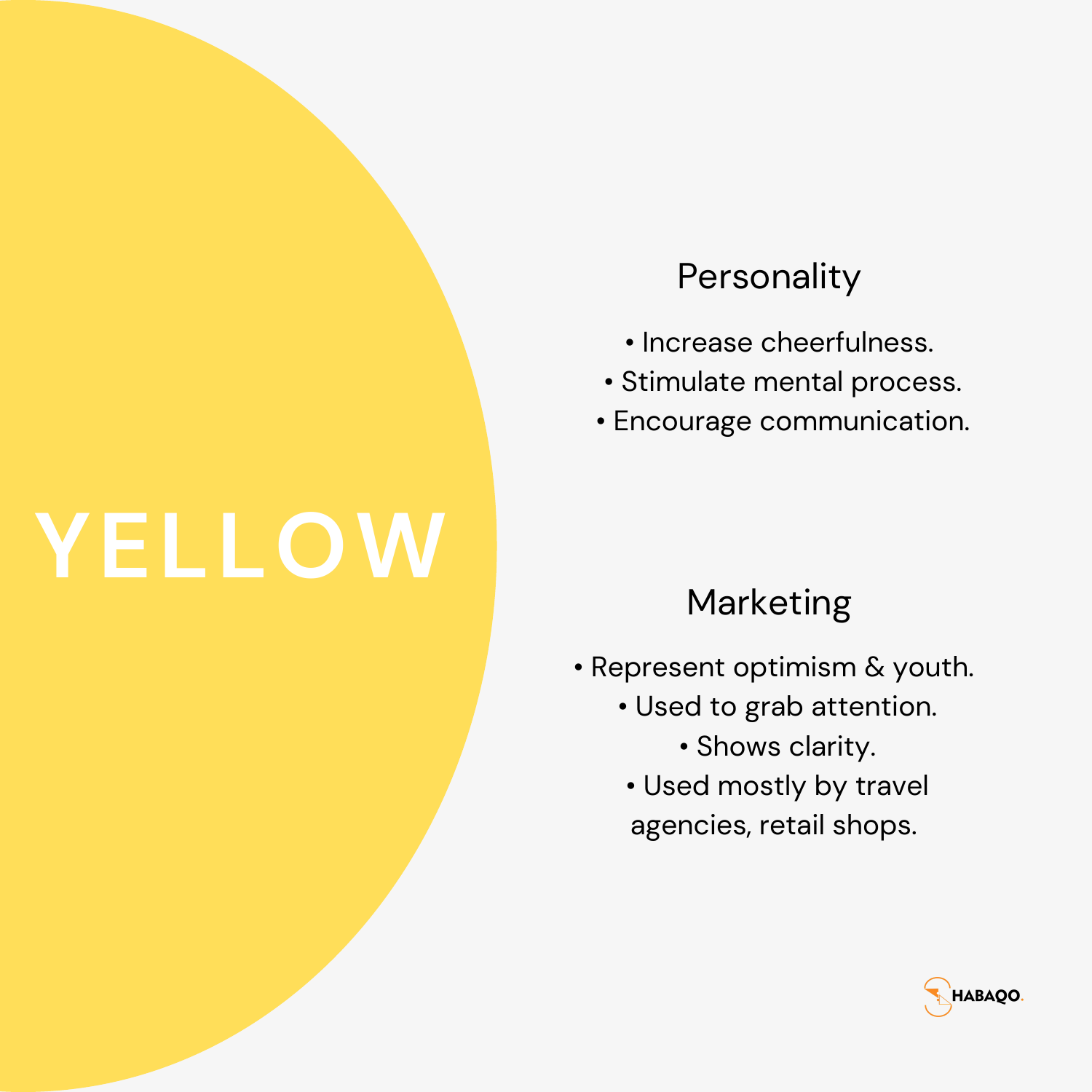#### **Personality**

- Associated with water & peace.
	- Mostly preferred by men.
		- Represent calmness

#### Marketing

• Mostly used in corporate business as it's non-invasive & productive.

• Creates a sense of security and trust in a brand

### **BLUE**

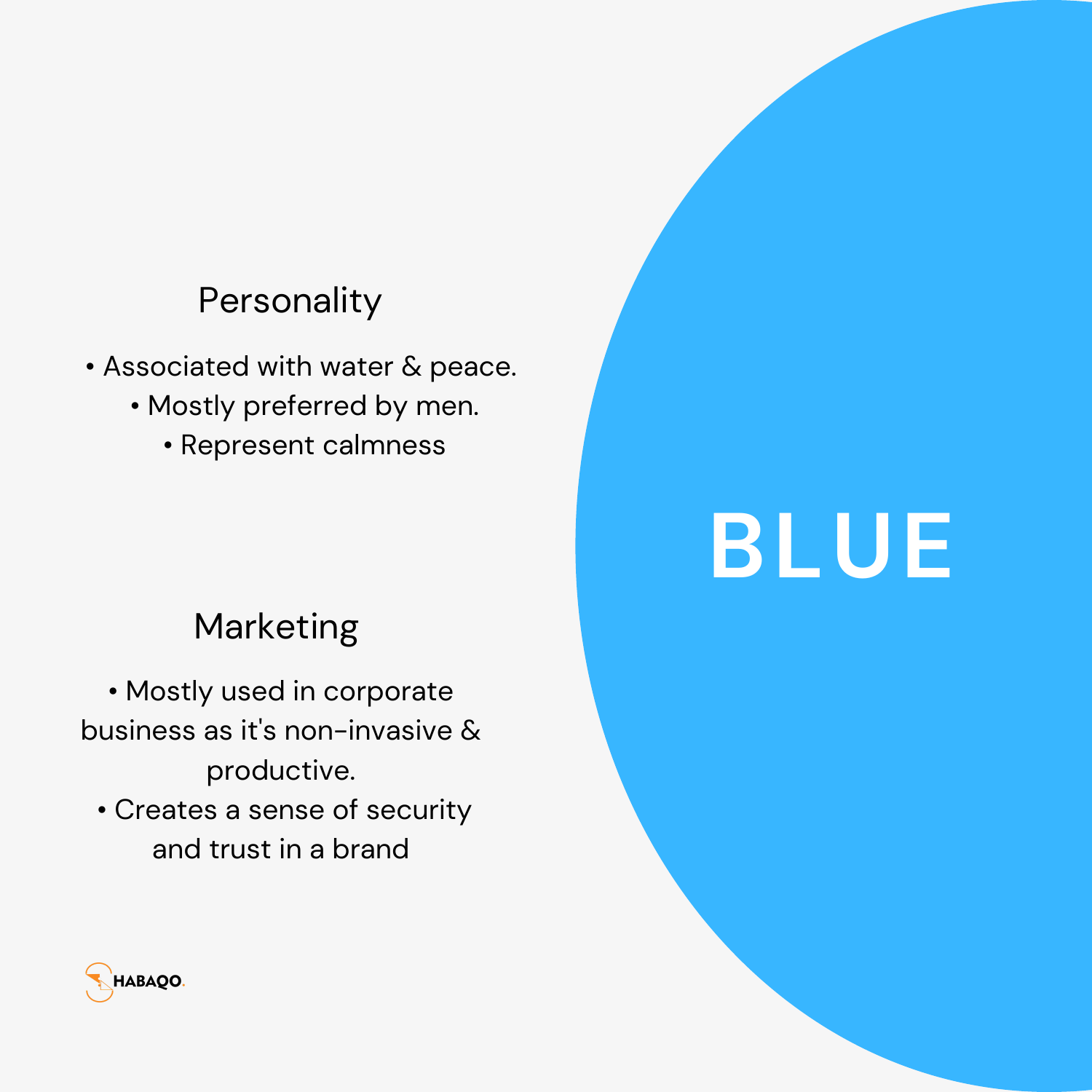### **ORANGE**

### **Personality**

- Reflects excitement & enthusiasm.
	- Shows warmth.
	- Warns caution.

#### Marketing

- Signifies aggression.
- Creates a call for action, such as buy, sell & subscribe.

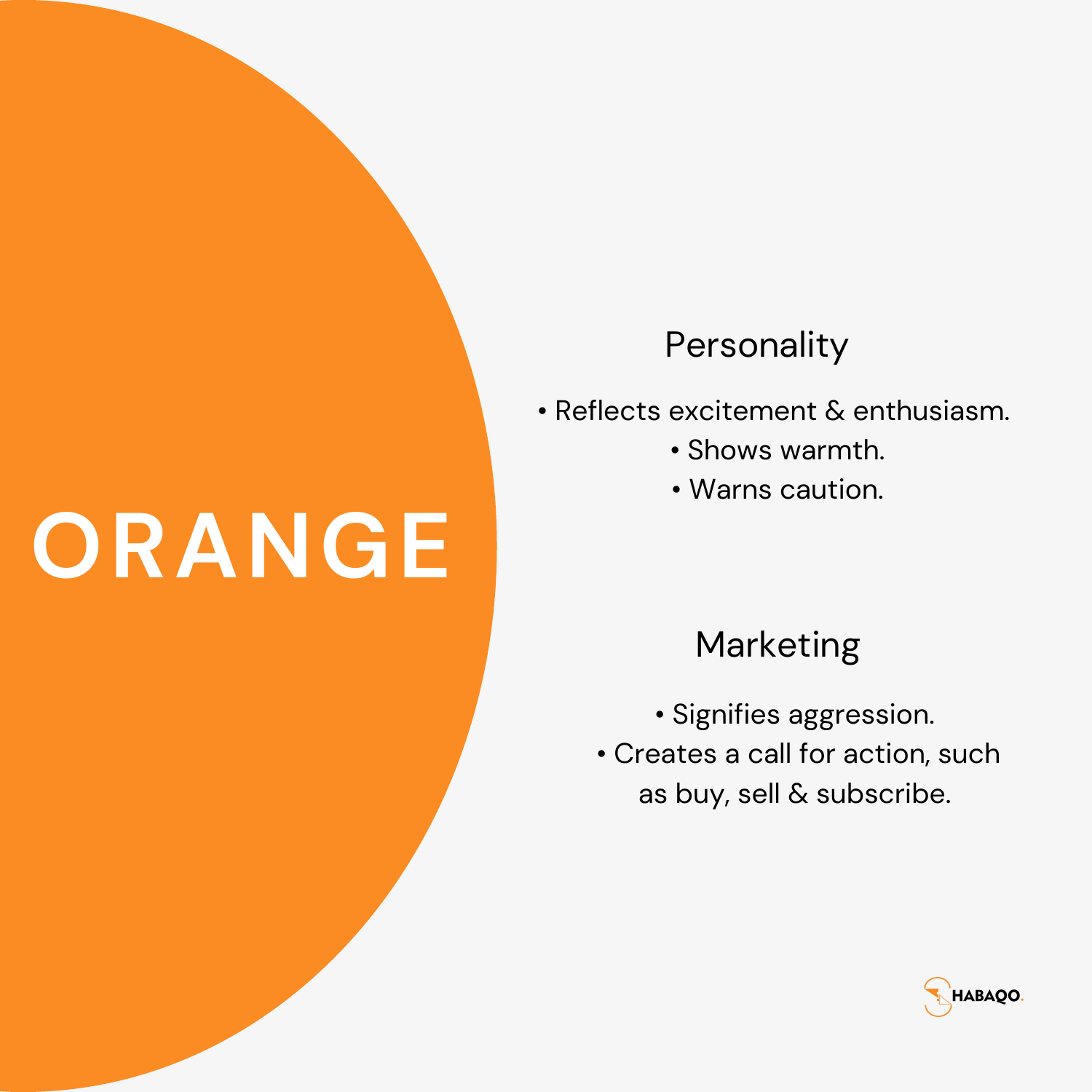#### **Personality**

- Constitutes health & tranquility.
	- Symbolize money.
- Represents new growth.

### Marketing

- A sensitive color for human eyes & catchy.
	- Used to relax in stories.
	- Associated with wealth.

### **GREEN**